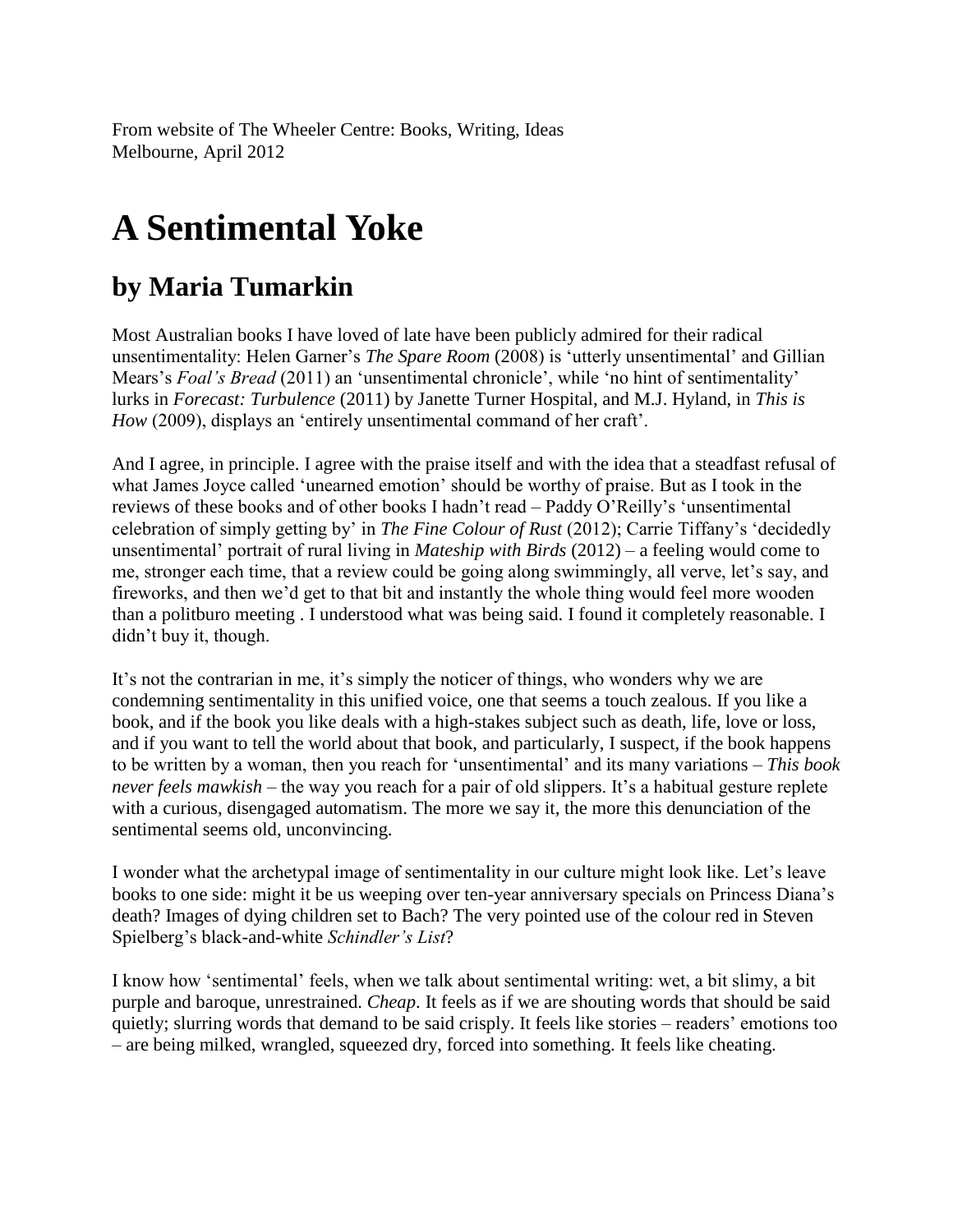Over the past few centuries 'sentimental' has become an unambiguous term of literary disparagement, with only a handful of big-league authors, Dickens foremost among them, managing to hang on to their literary reputations despite charges of sentimentality. It's the automatism that preoccupies me, this going-through-the-motions sense of us tossing 'sentimental' around without stopping to think what it means and why we do not care for it. Instead of figuring out what we are aching to say, and then saying it, we say what everyone else has already said. 'Sentimental.' 'Unsentimental.' Our meaning is bleedingly obvious, is it not? – only it's the bleeding obviousness, the spectacle of everyone saying it and no one questioning it, that's the problem.

Writers themselves are often excellent on the subject. Here is Helen Garner: 'There are plenty of points … when I could have slackened off and it was painful to me to make myself keep pushing hard against that sort of stuff. Sentimentality is a terrible temptation in writing because it gets you off all the hooks and it makes people go *aargh*.'



No one is spared in Garner's *The Spare Room*. Not Nicola, the dying friend who comes to stay – she is naked in front of us, on mottled feet, veins all over her ankles, no knickers ever, with a 'frightful, agonised, social smile' and the 'possessions of a refugee', random bits of clothes, dirty, neglected, packed in an Indian cloth bag, her lush voice now 'a thread'. Not Helen, the main character, with her exhausting bouts of rage gushing up 'like nausea'; her impatience and her intolerance of falsehoods and her pitiless absolutes. No one and nothing is off the hook. Even the dying is naked: 'Death will not be denied. To try is grandiose. It drives madness into the soul. It leaches out virtue. It injects poison into friendship, and makes a mockery of love.'

To describe Garner's voice in this book as merely 'unsentimental' is to lose something crucial. Of course, the whole book is unsentimental in its non-beautification of the dying, and in its honesty: an honesty beyond good taste, beyond propriety, at times almost beyond measure. Not a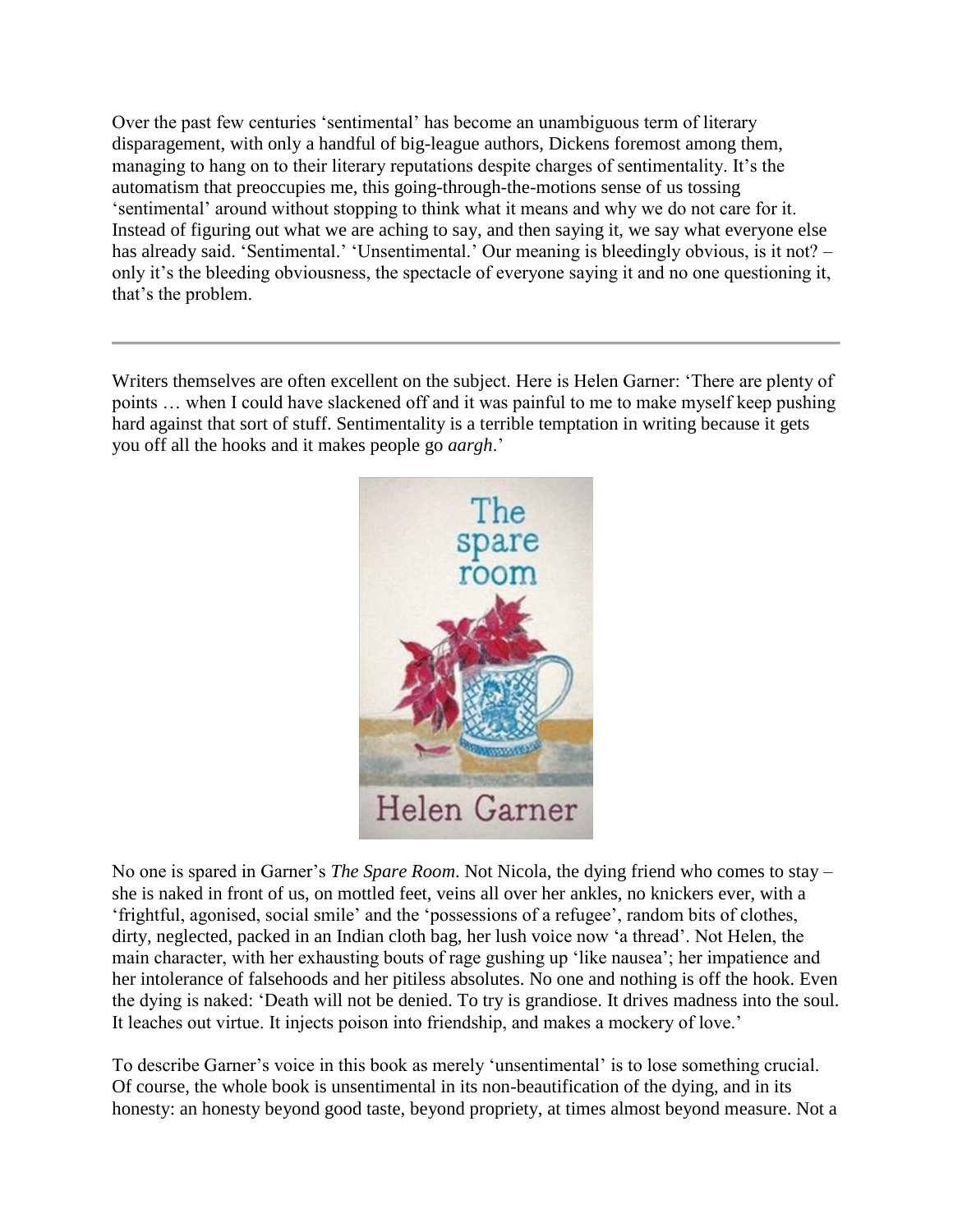single wet patch in the book. Hardly one operatic note. The author's hands are off the reader's heartstrings. Fits the 'unsentimental' bill to a tee.

But if 'unsentimental' is primarily about not tugging at easy, empty emotions that distort and falsify the emotional reality of whatever we're talking about by removing ugliness, contradictions and depth, then the term cannot quite account for how it is that Garner's insistence on telling the truth does not create ugliness. It does not diminish anyone. Nor does it pretend to speak matter-of-factly about something overwhelming and terrifying: a friend dragging towards death, kicking and screaming, and the sight of ourselves up-close as they go. *The Spare Room* is not so much unsentimental as unpretending – unpretending in the deepest, most morally engaged of ways.

That is why Nicola, whose bed linen – all piss and sweat – Helen changes three times a night, on a good night, and who gives herself over to charlatans and who resolutely puts on 'a tremendous performance of being alive' that grates on Helen's nerves something shocking, is nonetheless beautiful. 'She was the least self-important person I knew, the kindest, the least bitchy. I couldn't imagine the world without her.' Nicola made her friends laugh, a special gift. She was a great looker, too – we can see that, the nobility of her face and frame, despite the cancer that's eating her up and despite Garner more than once painting her as a 'crone'. And Helen, with her desperate, raging love for her dying friend, is also beautiful. Real and beautiful. 'I learned to wash her arse as gently as I had washed my sister's and my mother's, and as some day someone will have to wash mine.' (I am yet to read this line without tearing up.)

When it comes to mortality, we admire our writers for holding back, for not playing death and dying for all they're worth. The late Donald Horne and his wife Myfanwy's 2007 memoir, *Dying* – comparable, in its gloriously lucid tone, to Tony Judt's *The Memory Chalet* (2010) – is an exemplary work of this kind. *The Spare Room* gives us not a peep of violins. But to me this is not what sets Garner's book apart.

Perhaps by 'sentimental' what we are actually talking about is 'crassly manipulative' – in other words, a reliance on overwrought, inflated, spelt-out and inauthentic emotions to get to the reader. The thing is, the use of the unsentimental voice when it is a writer's starting point rather than their destination, an aesthetic rather than a moral choice, can be just as manipulative. Sentimentality is cheap. So is faux unsentimentality. Writers are taught in today's creative writing classes to avoid sentimentality, to pull back when tackling the big stuff, to give us 'sparse', 'spare', 'quietly affecting' prose. They can do 'self-restraint' by the truckload. They can nail 'economy of expression'.

What I am saying is that unsentimentality can be faked. It's not that hard. Writers have their tricks.

Which is why what Helen Garner thinks about sentimentality is much more interesting than her own by-now-legendary lack of sentimentality – and for Garner, sentimentality is in essence a loss of nerve, a recoiling from something central about being human, from some kind of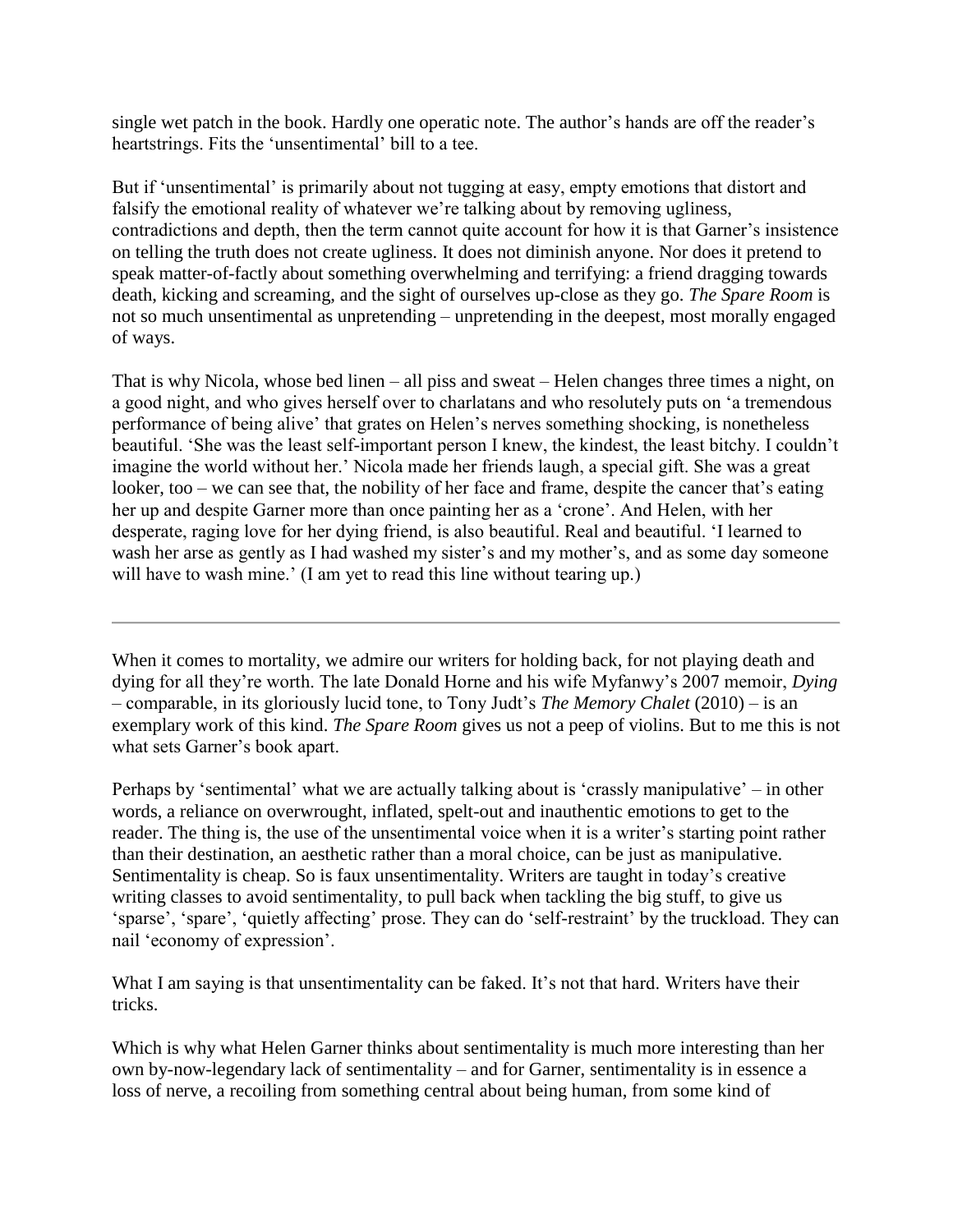indispensable truth. It is the inability to think a difficult, shameful, vital thought through to the end; to dispense with what Christopher Hitchens, as he was dying, called 'facile maxims' about suffering and mortality. (Hitchens singled out one in particular as egregiously facile: 'Whatever doesn't kill me makes me stronger.' I am sure Garner would agree.)

The philosopher William James left us with a useful example of a sentimentalist at the theatre. Inside the theatre, a woman cries at the heroine's on-stage suffering; outside, the woman's coachman is freezing to death. The complex, confronting, demanding emotions of caring for a real-life human – in this case your subordinate, someone 'at your disposal' – are traded for a banal, narcissistic gushing forth of tears and mucus. Oscar Wilde had a phrase for this. Wanting, he called it, 'the luxury of an emotion without paying for it'. For James, the sentimentalist is a close relative of the cynic. Both go to great lengths to avoid empathy: an empathy that is genuine, and therefore hard work, often thankless, just as often invisible. One may weep, the other may smirk, but their two cardiograms will remain uncannily in sync.



Empathy in literature is notoriously tricky. I could have picked any story from *Forecast: Turbulence*, Janette Turner Hospital's new collection. In 'Weather Maps', two girls – one black, one white – meet in the visiting room of a local prison. They are there every Sunday with their mothers, visiting their stepfathers. Both stepfathers are violent: one's obsessed with setting fires, the other breeds berserk dogs. On the outside, they abuse their stepdaughters. On the inside, they demand loyalty. 'Hi, Dad, I miss you too,' the girls say into a telephone connecting the two sides of a visiting room cut in half by a glass wall.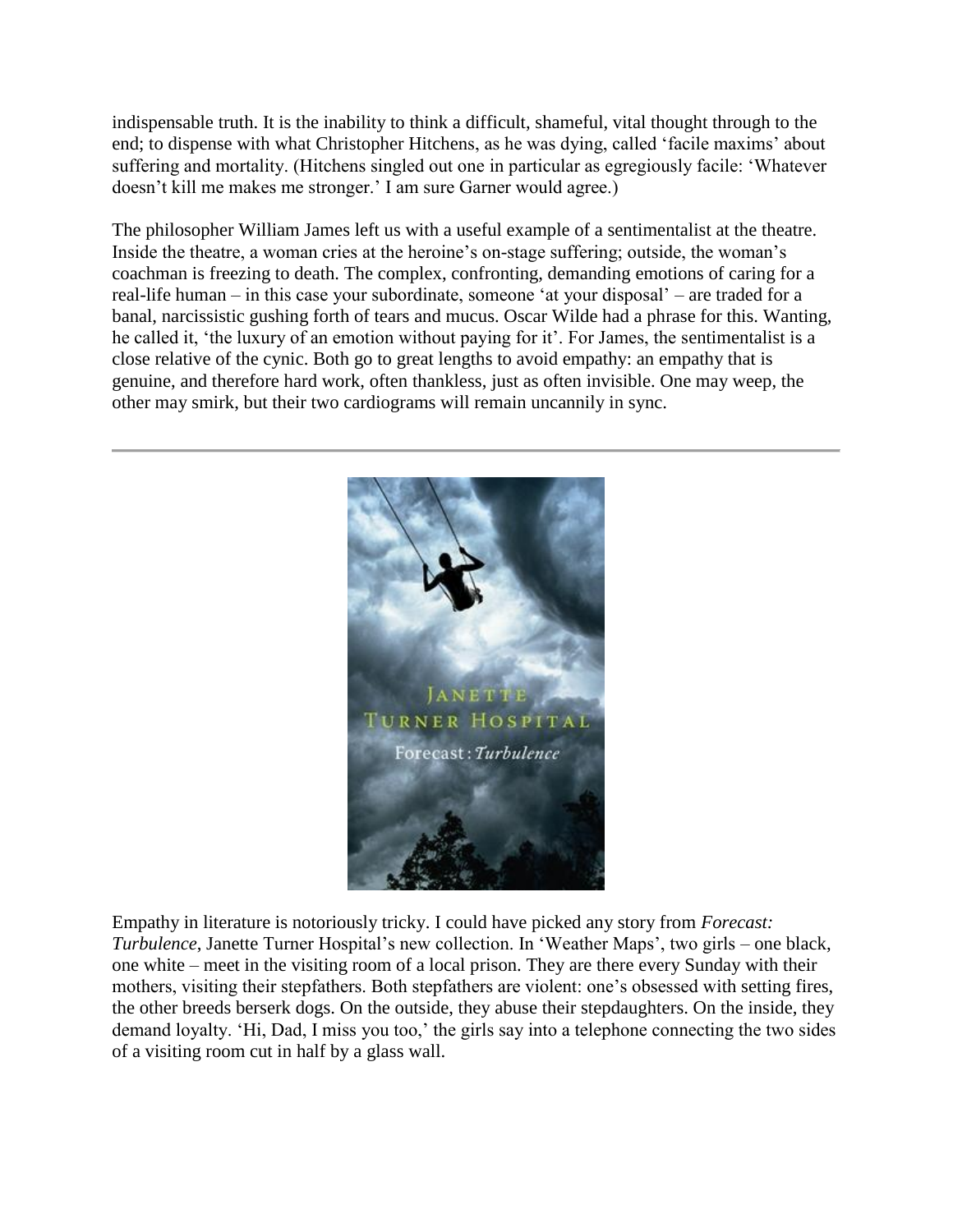Each Sunday, and for two days beforehand, and on other days too, the girls cut themselves. They make patterns. Elizabeth makes weather maps, on the insides of her thighs and upper arms; she can hide those from everyone. Elizabeth and Tiyah have worked out how to cut better, deeper, cleaner. Gradually, they reveal to each other this most sacred, secret part of themselves: 'We were hardly breathing, we weren't even blinking, just keeping watch, but I could hear my heart and hers, loud as kitchen timers, loud as the band teacher's metronome, far louder than our voices which were barely above a whisper.'

We can feel, here in this moment, the electricity between Elizabeth and Tiyah, the heart-stopping beauty of their emerging sisterhood. They say to each other, 'We're bionic women,' and we believe them. We believe, too, that there can be safety, strength and release in cutting. Hospital doesn't let us feel sorry for these girls, to see them as deluded and brutalised vestiges of white and black trash. She doesn't let us feel that their relationship, based as it is on a shared pathology, is inherently doomed. No such comfortable and instantly available crumbs of anguish are tossed our way – instead, we are led into far more complex emotions.

Unsentimental? Unquestionably. Turner Hospital's writing is clearly that – but not, primarily, in its avoidance of big notes and overwrought emotions. Rather, it is unsentimental in its rebuttal of cynicism and ready-made kinds of readerly consolation. 'Unsentimental', actually, does not quite capture it, and 'unsentimental' doesn't come close to capturing something else about the stories in this book – Hospital's insistence on the hard hope drenched in sadness, doubt and pain.

The fact that I have been talking here mostly about women writers is not lost on me. When V.S. Naipaul spoke recently about women's writing being both instantly recognisable and recognisably inferior, and he threw the word 'sentimental' in there as a hand grenade, people retorted with righteous indignation: 'You pompous, self-regarding, limited man, look at the forensic intellect of our Joan Didions and our Zadie Smiths, look at how our Garners, our Hospitals, our M.J. Hylands write about living, killing and dying. Get an eyeful of that.'

Or: 'You pompous, self-regarding, limited man, you are part of the history of policing serious literature, you cannot handle messy, human, emotionally charged, intimate, non-phallic kinds of writing.'

Both righteous retorts are demonstrably true. There are *many* women writers of such unstoppable, fierce intellect that they could, if so inclined, eat V.S. Naipaul for breakfast; and there is *nothing* inferior about works of literature that ask to be read in a state of heightened emotional arousal … or even emotional identification.

I have to ask again, though: why is 'sentimental' a useful word here? What is it useful for? What are we actually talking about?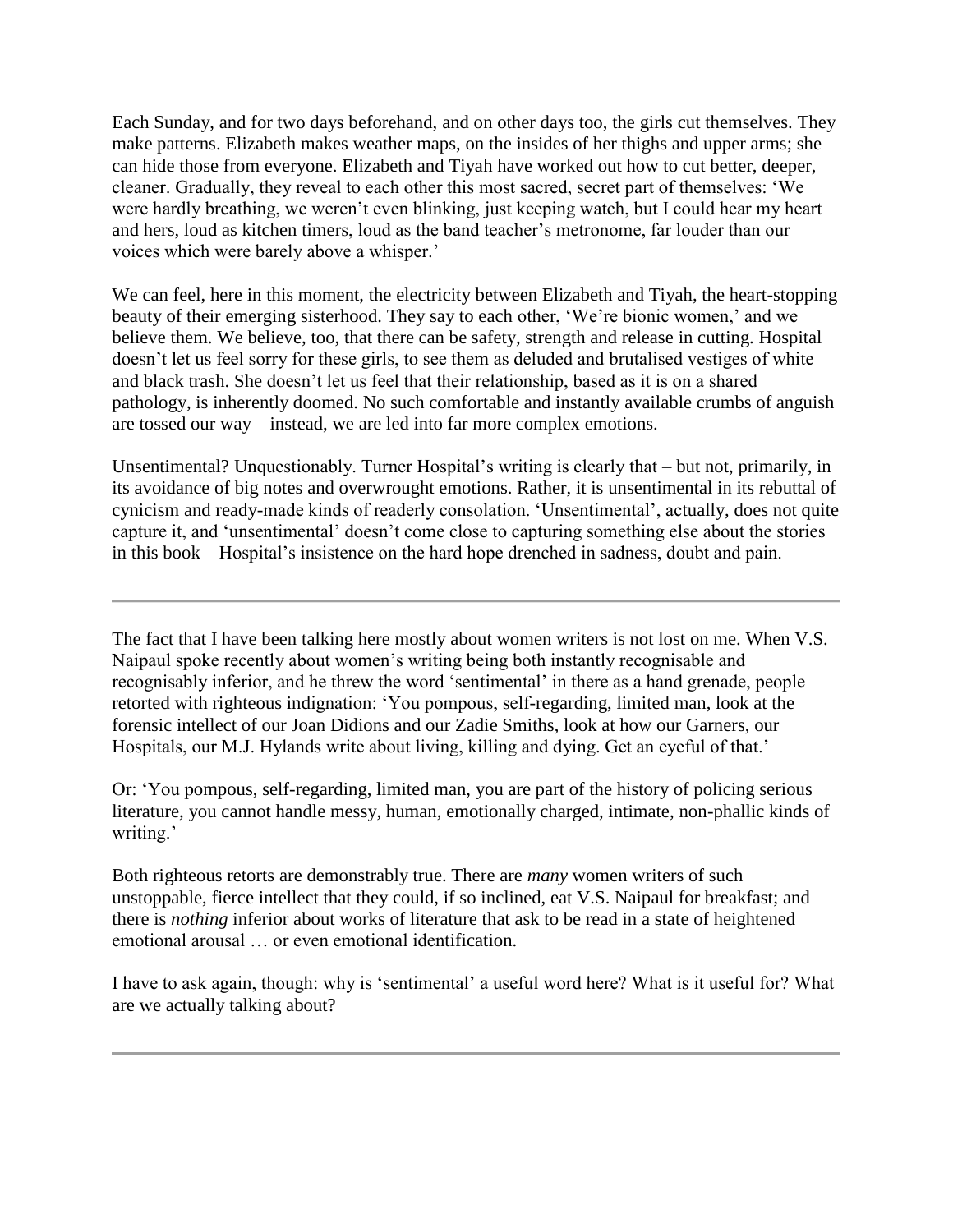

In her 2010 memoir, *When It Rains*, Maggie MacKellar writes about a double grief of hers: grief for her mother, who died of cancer, and for her husband, who killed himself while she, MacKellar, was pregnant with their second child. 'I think of the women,' writes MacKellar, 'who slice their breasts with sharpened stones when they lose their husbands. They mark their bodies with a scar so people can see they're different – separate from other women, other wives, other mothers.' MacKellar can grieve for her mother. But how to grieve for him – him who abandoned her, them? For four years tears refuse to come, and when finally they do come, they do not wash the anger or the viciousness of her pain out. Instead, with tears, comes a desire – savage, human, true – to cut herself from breast to breast with a sharp stone. 'I want everyone to see the scars and to know that however they imagine loss to be, it's bigger, harder, higher and deeper.'

MacKellar is not holding back here. She is certainly not being restrained. She wants the reader to see, and know, how much pain she is in. But I dare anyone to call this sentimental writing. To tell the truth about the uncontainable nature of grief, and its hold on you, the timelessness of it, you simply cannot be afraid of big notes, lest you sound like a field mouse squeaking.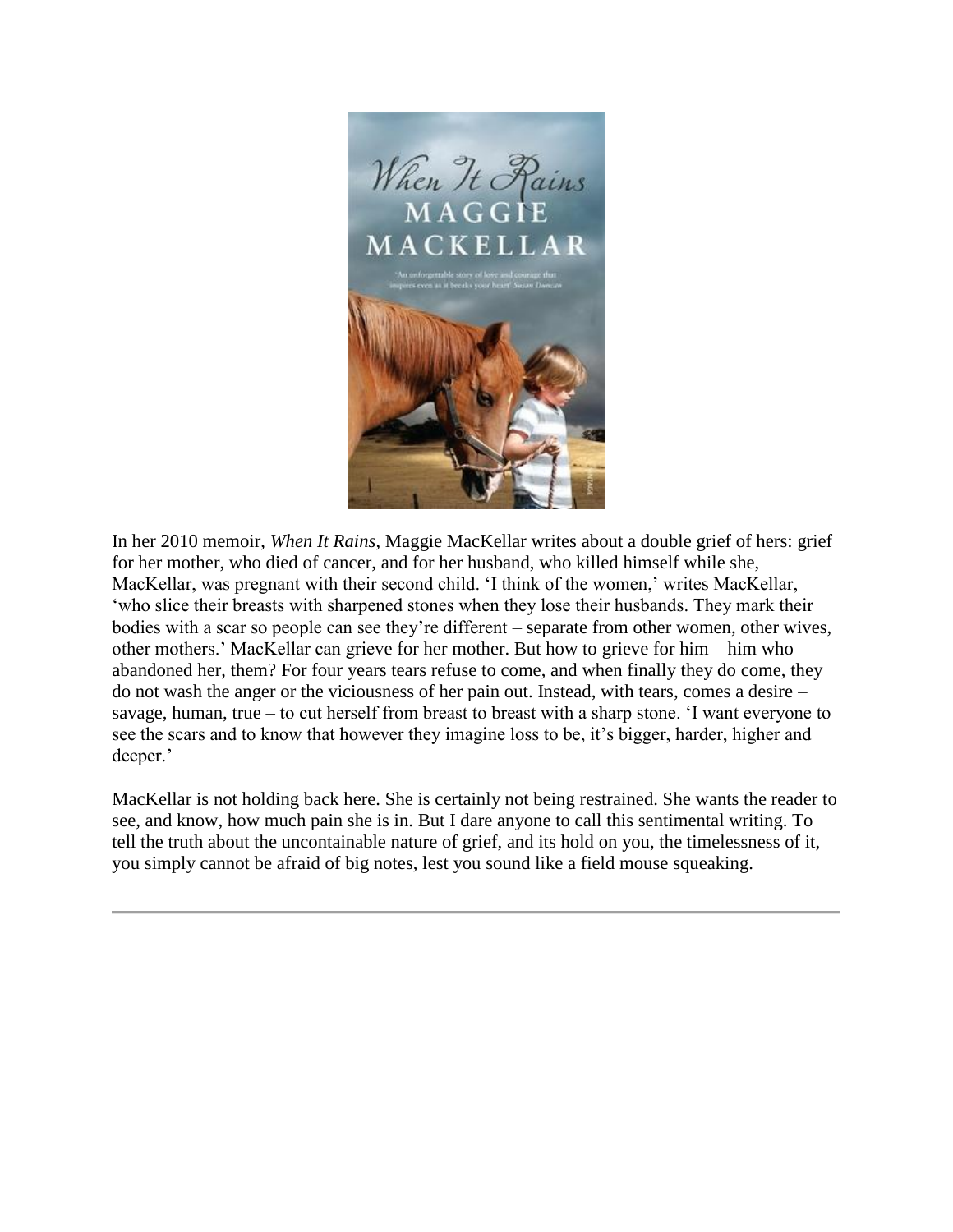

A story called 'Ancient Mariner' in Arnold Zable's latest non-fiction collection, *Violin Lessons* (2011), tells of an Iraqi woman, Amal, who was on board Siev X when it sank on its way to Christmas Island. Amal survived the sinking by clinging to the body of a dead woman for 20 hours. She managed, a miracle, to save one of her son's lives (the other son wasn't with them). Between that day and her death from cancer, years later, Amal told the story of Siev X's sinking again and again, publicly, privately. This is how Zable met her. They became friends; she, knowing she was going to die, entrusted him with her story. Zable could see she was totally drained by the telling and the retelling, but she wouldn't – couldn't – stop.

Her compulsion to speak made sense to him. It fitted within the bounds of a tradition he knew well, that of bearing witness. Less familiar was the way Amal spoke:

## *And when I came up to the surface, the doors of hell opened.*

*The children look fresh. They look like angels. They look like birds, like they are going to fly on the water.*

Later, alone in the water, only sky above and ocean around her – *I looked to the sky. I wanted to see the angel of death.*

If you never heard her speak, it would be easy to think of Amal's way of telling this story as sentimental. Zable heard her speak many times. He knew 'sentimental' had nothing to do with it. After Amal's death, he agonised over which way, the right way, to capture her voice, to honour the truths it contained about the end of a world she was witness to. He found a way, by listening to the legendary Arabic singer Umm Kulthum: 'People loved her for her unrestrained emotion and the epic stories she told in her songs.' Each performance would build to a cathartic union